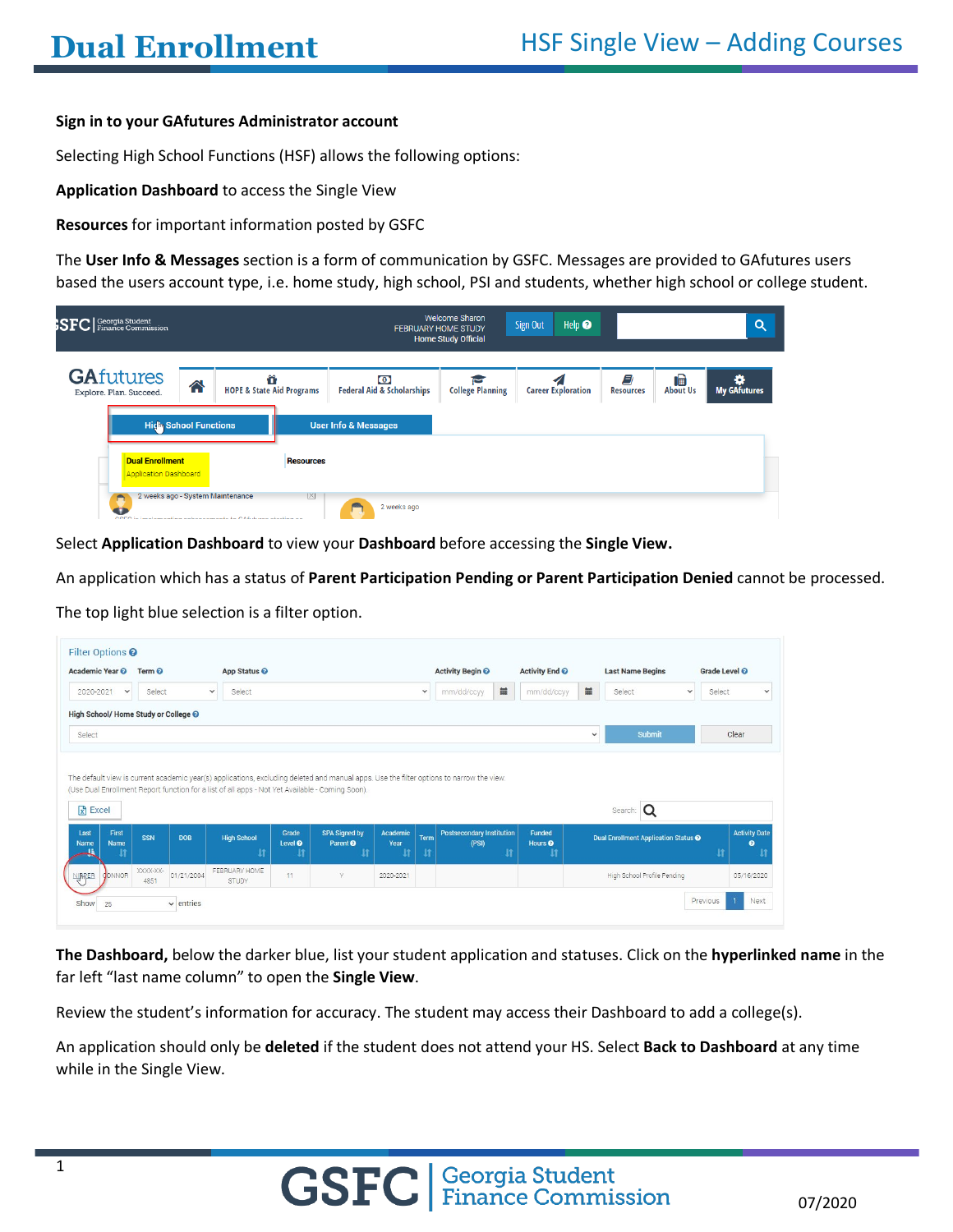| Academic Year of                       | <b>Grade Lever of</b>                                                                   | Student's Email | by Student                         | by Parent    |            | Albany Tech                   |                                     |
|----------------------------------------|-----------------------------------------------------------------------------------------|-----------------|------------------------------------|--------------|------------|-------------------------------|-------------------------------------|
| 2021                                   | 12                                                                                      | sonyag@gsfc.org | 05/26/2020                         | 05/26/2020   |            | Wesleyan<br>Young Harris      |                                     |
| <b>Parent/Guardian's Email</b>         |                                                                                         |                 | Parent Acknowledgment Received @   |              |            |                               |                                     |
| ParentEmail@mail.com                   | Resend Parent Email @                                                                   |                 | Electronically Received - Approved | $\checkmark$ |            |                               |                                     |
| The Parent/Guardian's Email field is   |                                                                                         |                 |                                    |              |            |                               |                                     |
|                                        |                                                                                         |                 |                                    |              |            |                               |                                     |
|                                        |                                                                                         |                 |                                    |              |            |                               |                                     |
|                                        |                                                                                         |                 |                                    |              |            |                               |                                     |
| Term<br>Summer                         | Grade Level <sup>O</sup>                                                                |                 | Submit<br><b>Term</b><br>Summer    |              |            | Student DE Eligibility Type @ |                                     |
|                                        | Select                                                                                  | $\checkmark$    | Fall                               |              |            |                               |                                     |
| Fall                                   | Select                                                                                  | $\checkmark$    | Spring                             |              |            |                               |                                     |
| Spring                                 | Select                                                                                  | $\checkmark$    |                                    |              |            |                               |                                     |
|                                        |                                                                                         |                 |                                    |              |            |                               | Test Score Eligibility <sup>@</sup> |
| Student Status (to be completed by HS) | 10 <sup>th</sup> Grade (19-20 DE student as 9 <sup>th</sup> Grader) Grader <sup>O</sup> |                 | SB2 as of Spring 2020 <sup>O</sup> |              | <b>ACT</b> | <b>SAT</b>                    | <b>Meet Test Scores</b>             |

Begin with the **Student Status** section and select the grade level dropdown next to the term which you want to add courses for, i.e. Fall term 2020. Select **Submit** after entering the grade level.

The **Student DE Eligibility Type** section to the right, will update based on your grade level selection and will indicate the **PSI and course types** the student is eligible to participate in Dual Enrollment.

| ted by HS)                                    |                                    |                   |        |                                                |
|-----------------------------------------------|------------------------------------|-------------------|--------|------------------------------------------------|
| Grade Level <sup>O</sup>                      |                                    | Submit            | Term   | Student DE Eligibility Type <sup>O</sup>       |
| ielect                                        | $\checkmark$                       |                   | Summer |                                                |
|                                               |                                    |                   | Fall   | 10th Grade w/ Test Scores: Any PSI, Any Course |
| Oth                                           | $\checkmark$                       |                   | Spring |                                                |
| ielect                                        | $\checkmark$                       |                   |        |                                                |
| s 9 <sup>th</sup> Grader) Grader <sup>O</sup> | SB2 as of Spring 2020 <sup>O</sup> |                   |        | Test Score Eligibility <sup>O</sup>            |
|                                               |                                    |                   |        |                                                |
|                                               |                                    | <b>SAT</b><br>ACT |        | <b>Meet Test Scores</b>                        |

Example:

For a 10<sup>th</sup> grader to enroll at any participating TCSG, USG or private PSI, and take Core or CTAE courses, the student must have qualifying test scores in \*GSFC's system. The **Test Score Eligibility** section will indicate test scores on file and confirm eligibility status.

\*See 1 pager, how to submit test scores

To begin adding courses, select **Add Course** in the bottom left hand corner, then select the PSI and term for processing. Only the term for which you selected a grade level in the Student Status section will display. Or, based on the student eligibility type the PSI cannot be selected.